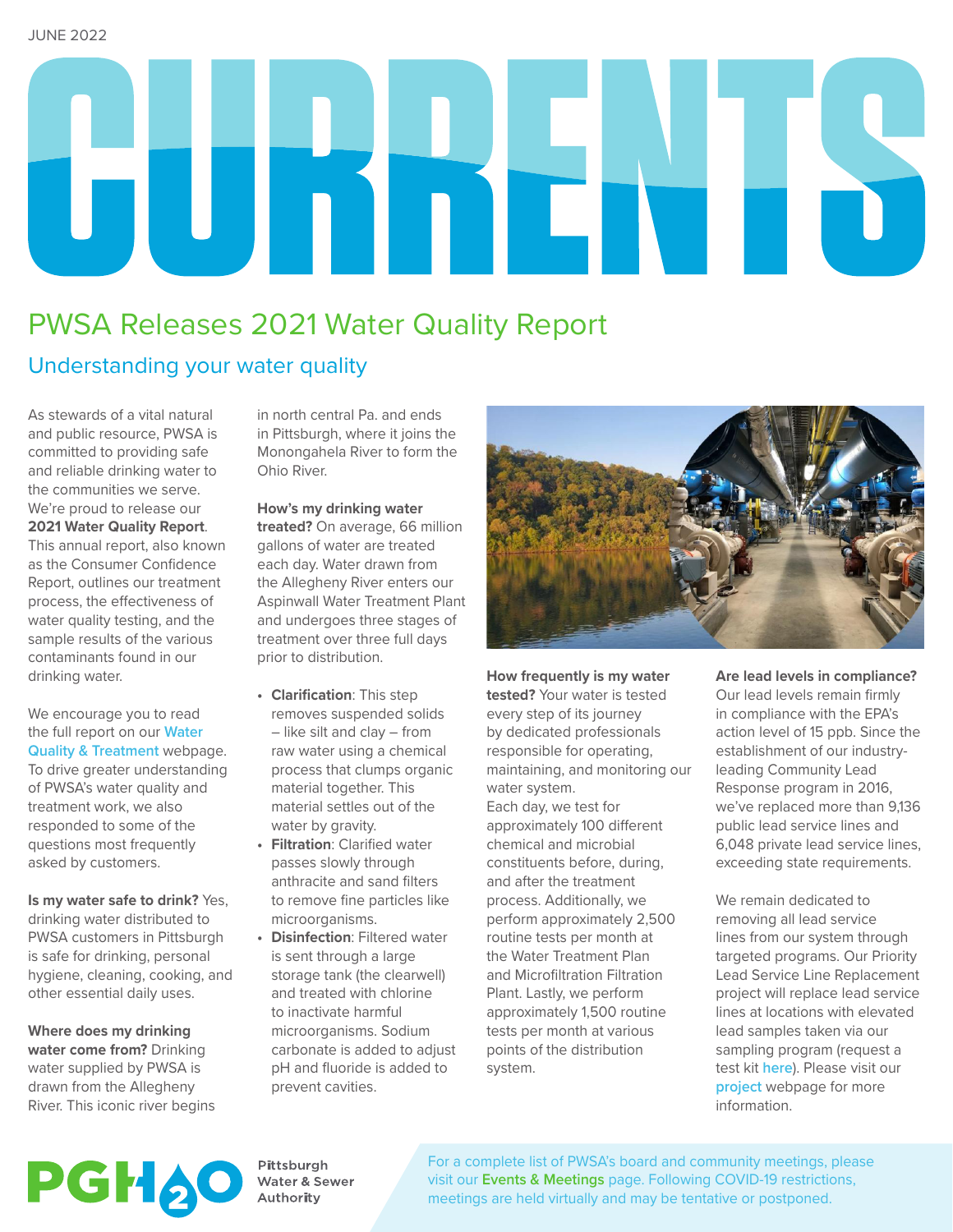# CEO Briefing by *Chief Executive Officer* Will Pickering

Supplier Diversity Annual Report highlights PWSA's prioritization of doing business with diverse enterprises



PWSA's **[Supplier Diversity](https://www.pgh2o.com/developers-contractors-vendors/supplier-diversity-program)  Program** ensures that minority, women, veteran, and servicedisabled veteran owned businesses have the opportunity to participate in our contracting opportunities.

# **TEAM PGH2O**

Supplier diversity is a topic of critical importance for our organization, and something we prioritize every time we engage with third parties to work with PWSA.

I'm pleased to announce that PWSA has published its inaugural **Supplier Diversity Annual Report**. This two-page report highlights our direct capital spending on Minority, Women, Disadvantaged, and Veteran Business Enterprises (MWDVBE) vendors and contractors throughout 2021. This past year, PWSA spent \$31,294,999 on contracts with 76 MWDVBE businesses,

totaling 18% of capital expenditures. The types of contracts include annual maintenance, such as sewer reconstruction and surface restoration, water treatment chemicals, debris removal, landscaping, plumbing, and electrical work.

The report also highlights our local and regional impact. Our contracts resulted in \$53,821,031 in direct, indirect, and induced economic outcomes for the surrounding communities and region.

I encourage you to review the full Supplier Diversity Annual

Report **[here](https://www.pgh2o.com/sites/default/files/2022-05/FINAL%20FOR%20WEBSITE_SupplierDiversity.pdf)**. If you are a diverse business interested in contracting with PWSA, please visit our **[Bids & Opportunities](https://www.pgh2o.com/developers-contractors-vendors/bids-opportunities)** webpage.

I'm confident that providing contracting opportunities for a diversity of businesses, contractors, and subcontractors will only help to bolster the economic vitality of our local business community and the Pittsburgh region. As we're investing more dollars into our infrastructure, we must also be deliberate about integrating equity and inclusion into how we do business so that everyone benefits.

# Employee Spotlight: Kelly Hays

Ensuring the delivery of safe and reliable drinking water is PWSA's top priority. Just this month, **Kelly Hays**, **Water Quality Manager**, became the newest member of our team of water quality professionals. We sat down with her to learn a little more about her in this month's Employee Spotlight.

#### **Tell us more about your role.**

I'm responsible for overseeing and maintaining drinking water quality in compliance with all state and federal drinking water regulations and requirements.

### **What made you decide to join Team PGH2O?**

After graduating from college, I began working for PWSA

as a temporary employee, holding Chemist and Quality Control Specialist roles. I left the organization in 2017, and as time went on, I continued to hear of the many positive changes occurring at the Authority. When I was offered the role of Water Quality Manager, I gladly accepted! It's good to be home.

### **Why did you choose to pursue this type of career?**

To be honest, I didn't choose this career, it chose me! I've always been interested in pursuing a career in science, which led me to the University of Pittsburgh, where I earned a Biology degree. Until I started working at PWSA, I never

realized just how much effort went into reliably delivering safe drinking water to our taps. It was amazing to me!

**What are your favorite challenges to tackle?** Ones that require scientific investigation!

### **What sort of impact do you hope to have on PWSA's Water Quality work?**

My vision for my group is for us to exceed all water quality standards and be the trusted source of information for our customers. We can accomplish this by setting water quality goals that exceed the regulatory limits and actively communicate those accomplishments to our



customers. We have a strong group of dedicated water quality professionals that I am excited to work with to accomplish these goals.

**What do you enjoy doing outside of work?**  Spending time with my son, family, and friends.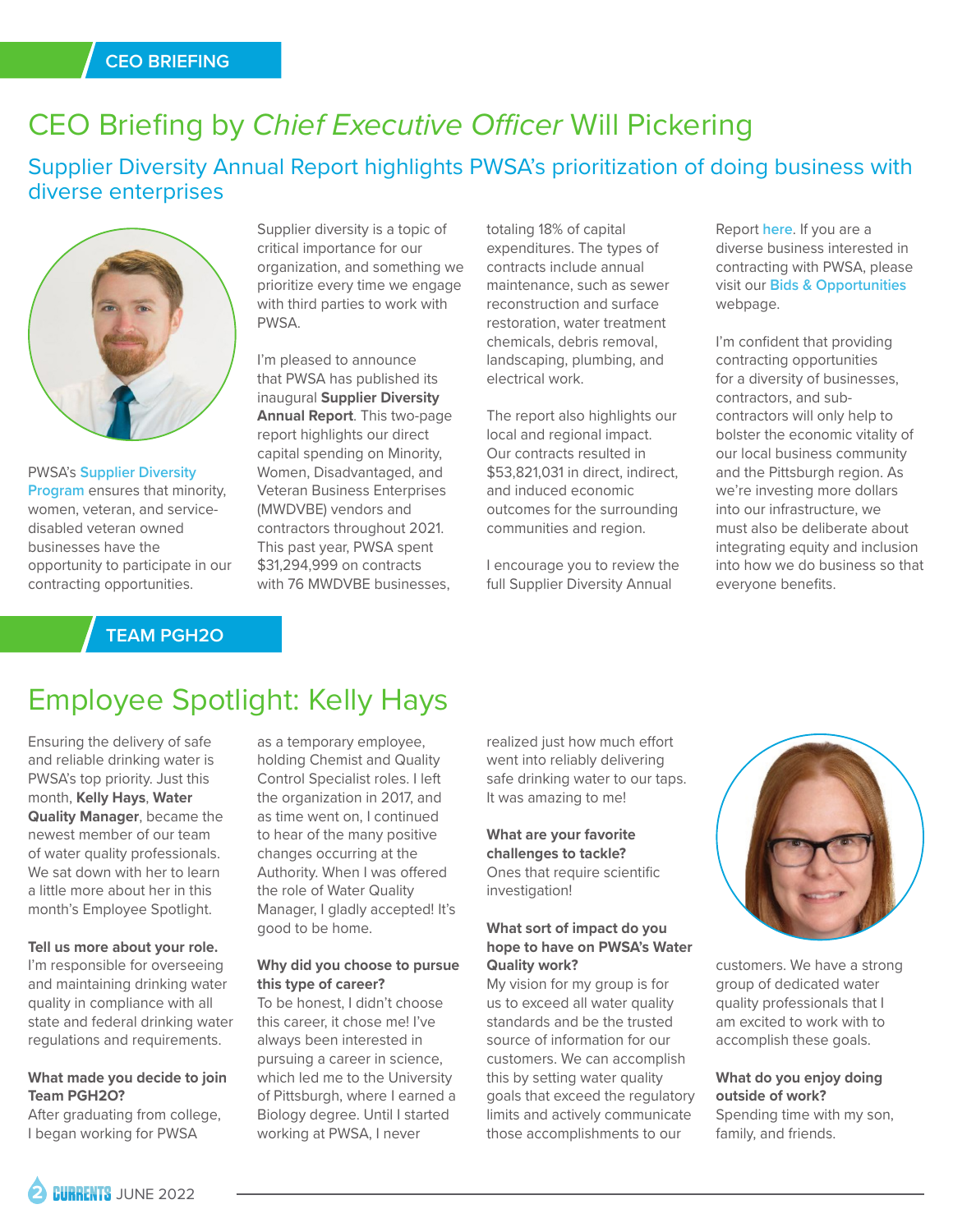# An Update on PWSA's Stormwater Strategic Plan



The stormwater strategic planning process PWSA has embarked on is necessary to develop a long-term stormwater management strategy that will serve as Pittsburgh's blueprint to address local stormwater challenges, capacity issues

within the sewer system, and combined sewer overflows and sanitary sewer overflows to improve water quality.

The stormwater strategic plan builds off past planning efforts, uses climate change data, community input, and prioritizes public health and safety to provide an inclusive and sustainable way to address one of our region's most challenging problems.

The broad goals of the plan are to reduce flooding, improve quality of life for residents, develop solutions that address wet weather challenges, and incorporate broad public and stakeholder support.

We're soliciting community feedback through the interactive **[EngagePGH web](http://engage.pittsburghpa.gov/stormwater)  [portal](http://engage.pittsburghpa.gov/stormwater)**, where residents can plot the location of stormwater issues, rank topics they'd like addressed, and pose stormwater-related questions to our stormwater project managers.

The next phase of our planning process focuses on modeling our sewer system to understand its capacity and begin to define an equitable level of stormwater protection we can provide across Pittsburgh.

Visit our **[stormwater strategic](https://www.pgh2o.com/your-water/stormwater/stormwater-plans/stormwater-strategic-plan-faq#:~:text=What%20is%20PWSA)  [plan FAQ](https://www.pgh2o.com/your-water/stormwater/stormwater-plans/stormwater-strategic-plan-faq#:~:text=What%20is%20PWSA)** webpage for more information, or visit **[EngagePGH](http://engage.pittsburghpa.gov/stormwater)** to engage in the planning process.

# **PGH2O IN THE COMMUNITY**

# PWSA Launches Stormwater Survey on EngagePGH Site

As part of PWSA's **[stormwater](https://www.pgh2o.com/your-water/stormwater/stormwater-plans/stormwater-strategic-plan-faq#:~:text=What%20is%20PWSA)  [strategic plan](https://www.pgh2o.com/your-water/stormwater/stormwater-plans/stormwater-strategic-plan-faq#:~:text=What%20is%20PWSA)** and related outreach efforts, we've launched an **[interactive web](https://engage.pittsburghpa.gov/stormwater)  [portal](https://engage.pittsburghpa.gov/stormwater)** on EngagePGH. Here Pittsburgh residents can plot on a map the location of stormwater issues like basement backups, overland flooding, and maintenance concerns. Residents can also rank topics they'd like to see addressed and pose stormwater-related questions to PWSA's stormwater project managers.

To gather community input, Stormwater Community Ambassadors, organized by **[Grounded Strategies](https://groundedpgh.org/projects/pwsa-ambassador/)**, were

a key element during the first phase of our stormwater strategic planning. This program transforms passionate residents into well-equipped, knowledgeable stormwater champions in their communities.

They served as our boots on the ground, speaking directly to residents and conducting surveys in watersheds and neighborhoods where factors like water quality, localized flooding, environmental justice, and opportunities for future stormwater projects most align. These locations include Four Mile Run, Negley and Heth's Run, Soho Run, South 21st Street, Homewood and Larimer, Saw Mill Run, Woods Run, Hazelwood, and Sheraden.

The EngagePGH platform and Ambassadors provide opportunities for residents to participate in the long-term stormwater strategic planning efforts underway at PWSA.

The survey results, along with a full report from the first phase of the stormwater strategic plan, will be posted to our website for public comment later this summer. In early fall, we'll host a community meeting to share recommendations from the plan as well as next steps regarding our stormwater strategic planning efforts.

# **WATER WISE**

### **Save Water and Money This Summer**

During the warmest months of the year, you may find that your household's water usage is higher than usual. Outdoor activities like gardening, lawn care, home maintenance, and car washing can all use a lot of water. However, some of that water is wasted if it evaporates in the heat, forms puddles in the yard, or runs off hard surfaces.

Following these water conservation tips can help reduce your water bill:

- Check hoses, irrigation systems, and spigots for leaks then repair as needed.
- Water your plants in the morning or early evening to reduce water lost to evaporation.
- Use an automatic shut-off nozzle for your gardening hose to control the flow.
- Set sprinklers to water the lawn or garden only – not the street or sidewalk.
- Wash your car using a water bucket over your lawn or a commercial car wash that recycles water.
- Sweep your sidewalk, steps, and driveway instead of hosing off those areas.

Learn more on our **[Water](http://www.pgh2o.com/water-conservation)  [Conservation](http://www.pgh2o.com/water-conservation)** page.